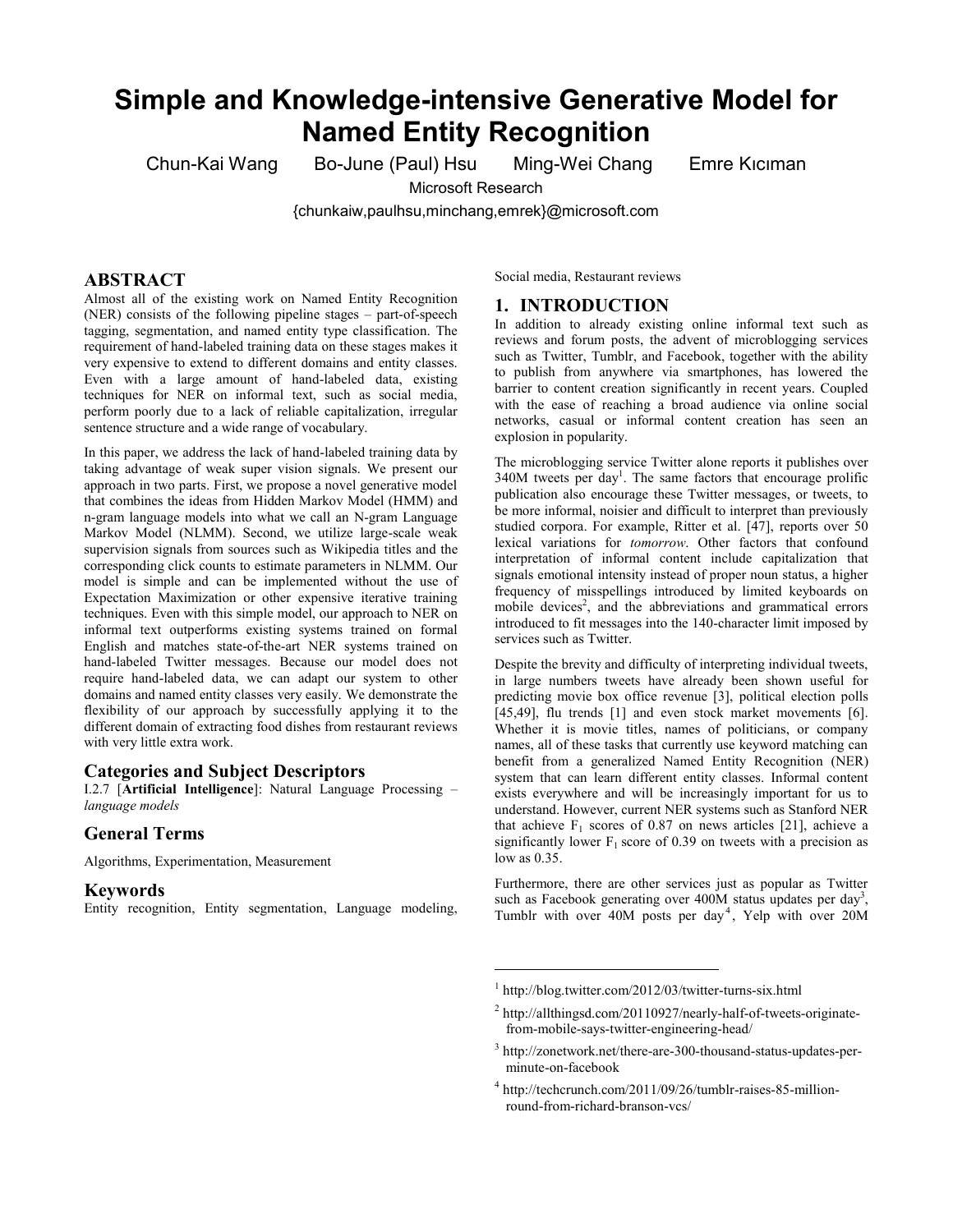restaurant reviews<sup>5</sup> and a myriad of other smaller services with tremendous growth. Facebook, for example, does not impose a 140-character limit on their status updates. This means that it is important for the research community to develop a generalized NER system that can not only learn different entity classes to recognize, such as products and movies, but also adapt to different domains of informal content, such as Twitter and Facebook.

Many state-of-the-art NER systems have focused on methods that require hand-labeled training data. However, we would need a significantly larger corpus of training data to capture the same amount of representation in large amounts of informal content such as Twitter. With tweets like the following:

#### *mi luv yuh long time Amazon*

It is unlikely that manageable sizes of labeled training data will be sufficiently representative of the Twitter corpus and corpora from other domains of informal content. We, therefore, need an approach that can process large-scale corpora to train models that are representative of these domains of informal content without hand-labeled training data.

With this motivation, we present a new model and use large-scale weak supervision signals to replace the need of hand-labeled training data. This system matches state-of-the-art NER systems trained on a large corpus of hand-labeled Twitter data.

In this paper, we present the following contributions:

- 1. A generative model which we call N-gram Language Markov Model that explicitly models entity boundaries and combines ideas from Hidden Markov Model (HMM) and n-gram language models.
- 2. Use of Wikipedia titles and page view counts as weak supervision signals to replace hand-labeled training data. While many NER systems use Wikipedia as a resource to learn entity names, to the best of our knowledge, we are the first to use popularity data improving  $F_1$  score by 78%.
- 3. A generalized NER system that can not only learn different entity classes but also adapt to different domains with very little extra work. We demonstrate this by adapting the NER system to recognize food dishes from restaurant reviews.

The rest of this paper will be structured as follows. In Section 2 we present related work. Section 3 presents details of our model. Section 4 describes the background language model. Section 5 formulates the foreground language model and in Section 6 we evaluate our NER system against existing baselines. To demonstrate the flexibility of our model in adapting to other entity classes and domains, we also evaluate our NER system for food recognition. We then discuss areas of future work in Section 7 and finally conclude in Section 8.

## **2. RELATED WORK**

l

Thanks to popular conferences such as MUC, ACE, CoNLL and their easily accessible training sets, NER on formal text such as news articles has been a widely studied task in the past two decades [43]. Earlier techniques include rule-based approaches [32] and Hidden Markov Models (HMM) [4,42,52] while later

approaches have favored Conditional Random Fields (CRF) proposed by Lafferty et al. [33] enabling state-of-the-art systems such as the Stanford NER to achieve  $F_1$  scores of 0.87 [21] and over 0.90 from Ratinov and Roth [46].

Although NER on news articles have achieved near-human results, NER on other domains have been much less studied. Recent approaches have proposed domain adaptation [17] to alleviate the need of additional labeled data in the new domain for supervised learning systems [2,5,11,13,22,24,29,50]. However, even for seemingly identical domains such as Reuters and Wall Street Journal, Ciaramita and Altun [12] reported a significant degrade in  $F_1$  score from 0.91 to 0.64 making transfer learning from the news domain to social media such as tweets rather hard.

Finin et al. [20] uses both Amazon Mechanical Turk and CrowdFlower to collect named entity annotations for Twitter. Liu et al. [37] present a semi-supervised approach for NER on Twitter combining CRF trained from human labeled tweets with k-nearest neighbor. Ritter et al. [47] use over 350k tokens of labeled news and Twitter data to rebuild all the components of a CRF-based NER system including a part-of-speech (POS) tagger, nounphrase chunking, capitalization classifier and named entity segmentation while using LabeledLDA and Freebase dictionaries for distant supervision.

The motivation of this paper is to create a generalized NER system that can not only easily learn different entity classes but also easily adapt to different domains by replacing hand-labeled training data with weak supervision signals. In contrast to prior art, we present a novel generative model combining the ideas from HMM and n-gram language models that uses weak supervision signals and does not rely on capitalization or POS tagging. Because our statistical approach does not use domain specific features or significant amounts of labeled data, we are able to easily adapt the same learning across domains, and in this paper, demonstrate this by adapting the same system to recognize food dishes in restaurant reviews. In Section 3, we present this knowledge-intensive generative model called N-gram Language Markov Model (NLMM).

# **3. N-GRAM LANGUAGE MARKOV MODEL**

In this section, we propose a generative model for recognizing named entities that combines ideas from HMM and n-gram language models into a novel N-gram Language Markov Model (NLMM). For convenience and clarity, we use the task of recognizing three types of named entities: PERSON, LOCATION, and ORGANIZATION to explain our framework.

At test time, we use NLMM to find and segment entity mention boundaries. During this stage, we do not separate PERSON, LOCATION and ORGANIZATION. All entity types are tagged as *foreground*, and all other words are tagged as *background*. After finding the entity mentions, we then use three models, one for each type, to classify the entity mentions into their categories.

In training time, however, we do not use any hand-labeled data. One main contribution of our framework is that we replace the large amounts of hand-labeled training data for POS tagging, noun phrase chunking, segmentation and type classification with largescale weak supervision signals to estimate the parameters in NLMM. While not all parameters of NLMM can be estimated precisely given that we do not use labeled data, the scale of the weak supervision signals still makes our model very competitive as shown in Section 6.

<sup>5</sup> http://officialblog.yelp.com/2011/07/four-score-and-20-millionreviews-ago.html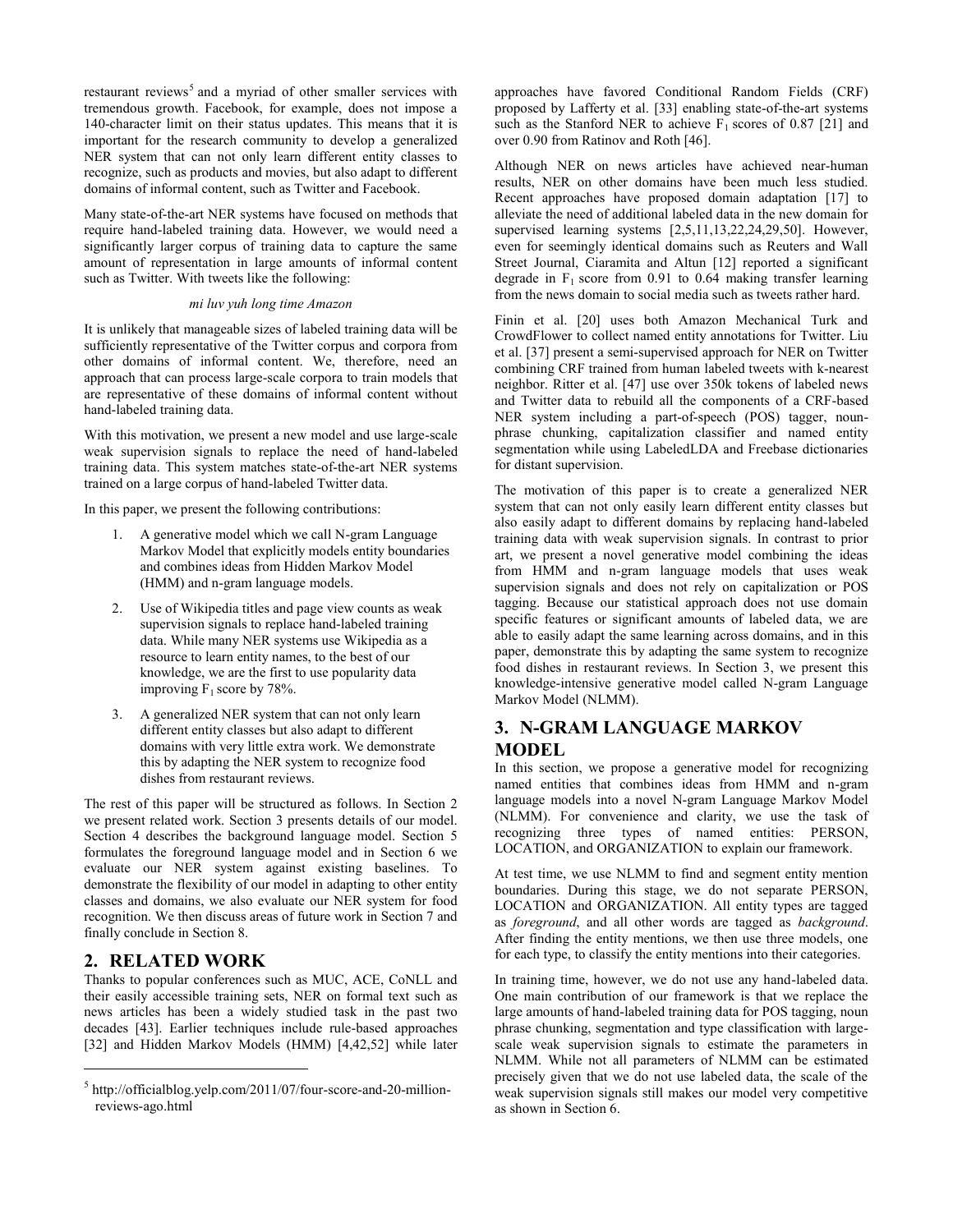## **3.1 Motivation**

Our motivation is to create a generalized NER system that 1) is expressive enough to model and predict entity mentions accurately, and 2) allows use of weak supervision to estimate the model parameters so that the model can easily learn new entity classes and adapt to different domains. Before presenting our model, we first analyze several machine learning models for sequential tagging including HMM (Figure 1a, left), MEMM (Figure 1a, right) and CRF (Figure 1b, left).

We first consider discriminative models such as MEMM and CRF. Typically discriminative models need a large amount of labeled data to estimate a model. While there is prior art for using weak supervision signals to reduce the amount of hand-labeled training data, Li et al. show that performance may degrade significantly [35]. Even the smallest 500 label set used by Li et al. will not scale as we increase the number of domains and entity types our generalized NER system needs to handle. Therefore, discriminative models such as MEMM and CRF are not a good fit for building a generalized NER system.

Finally, we consider the HMM. Given a word sequence  $W_1$ <sub>n</sub> =  $W_1$  $w_2 \ldots w_n$ , the goal is to find the stochastic optimal tag sequence  $T_{1...n} = t_1 t_2 ... t_n$  with the standard BIO tagging schema (Beginning, Inside and Outside of an entity). By applying Bayes' rule we have the following generative model for HMM:

$$
argmax_{T} P(T_{1...n}|W_{1...n}) = argmax_{T} \frac{P(T_{1...n}, W_{1...n})}{P(W_{1...n})}
$$

$$
= argmax_{T} P(T_{1...n}, W_{1...n})
$$

HMM then models the above joint probability as follows:

$$
P(T_{1\ldots n}, W_{1\ldots n}) = P(T_{1\ldots n})P(W_{1\ldots n}|T_{1\ldots n})
$$

However, we argue that HMM does not have enough expressivity for named entity recognition. Consider the generative process for a first-order HMM:

$$
t_i \sim t_{i-1} \quad w_i \sim t_i
$$

Where the tag  $t_i$  only depends on the previous tag  $t_{i-1}$  and the word  $w_i$  is generated from  $t_i$ . This model does not capture enough context information. Consider the following phrase:

#### *listening to am*

In HMM,  $w_i \sim t_i$  will cause *am* to almost never be labeled as an entity where in fact, *am<sup>6</sup>* is a name of a musician. However, if we observe the count of the bigram *to am*, which is rare, we can then learn that *am* is likely an entity.

#### **3.2 Generative Story**

 $\overline{a}$ 

In NLMM, we bring in the idea of using a language model here – the generation of the current word does not only depend on the current tag, but also on the n-gram history *h*. The definition of *h* is context dependent; we will give a precise definition later.

Intuitively, if a word belongs to the *background*, or the O-tag, this word should be generated using the background language model. On the other hand, if a word belongs to the foreground, B-tag or Itag, this word should be generated using the foreground language model we build from named entities. Moreover, we also want to explicitly model the boundaries of entity mentions. For example, to switch from an *I-tag* to an *O-tag,* we want to consider how





likely the previous word appears at the end of an entity name. Hence, the generation of the current tag also depends on the previous word as shown in Figure 1. This is one of the key differences between NLMM and HMM.

In NLMM, the probability of generating the next tag depends on both previous tags and words. More formally, for tag  $t_i$  and a k-th order NLMM model, we have the following:

$$
t_i \sim T_{(i-k)\dots(i-1)}, W_{(i-k)\dots(i-1)}
$$

The parameter specification for generating tag  $t_i$  is shown in Figure 2. In addition to the BIO tags, we have a symbol  $\leq$  we call the *boundary token*. We explicitly model the boundary of an entity mention with the boundary token. A prior  $\theta$  is included every time we enter the foreground language model generating a beginning of an entity mention (B-tag). Once we are in the foreground (B or I) we use the words appearing in the entity to decide how likely the next word should also be part of this entity (I-tag). Therefore,  $P_{LM_{\pi}}(\ll)$  |h<sub>i</sub>) is the probability we exit the current entity mention and hence we call it the exit probability. Note that the  $\leq$  state does not generate any word and will continue to generate the next entity mention (B-tag) or a background tag (O-tag). The history *h* here is the last *k* words in the current entity name and is generated from  $T_{(i-k)\dots(i-1)}$  ,  $W_{(i-k)\dots(i-1)}$ .

By explicitly modeling entity name boundaries with exit probabilities, we can correctly segment informal text such as the following tweet:

<sup>&</sup>lt;sup>6</sup> http://en.wikipedia.org/wiki/AM (musician)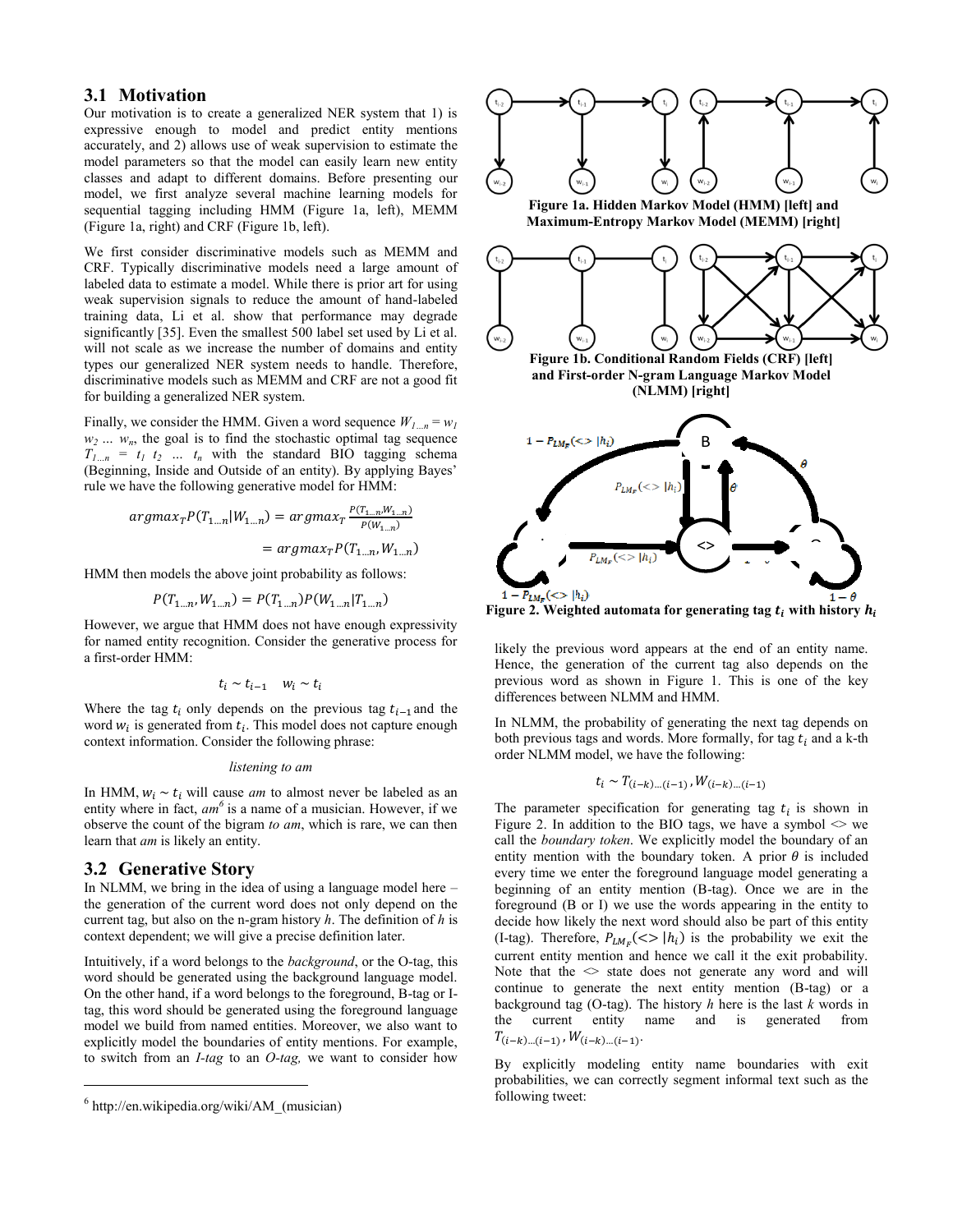Because of the missing commas between the first three names, NER systems that do not explicitly model entity name boundaries and rely on, for example, POS-tagging or capitalization will likely treat the first three musician names as a single entity name on the incorrect assumption that grammar is regular in informal text.

To generate the word  $w_i$ , we have the following:

$$
w_i \sim t_{(i-k)\dots i}, w_{(i-k)\dots (i-1)}
$$

With  $t_i$  already generated, we select the context and language model to generate  $w_i$ . If  $t_i = 0$ , we generate  $w_i$  using the background language model with last *k* words as history *h*. If  $t_i$  = B, we generate  $w_i$  using the foreground language model without any history. If  $t_i = I$ , we generate  $w_i$  using the foreground language model with the last *k* words in the current entity name.

The probability of a word sequence given a tag sequence with *p* entities each with length  $v_i$ , q O-tags and n-gram history  $h_u$  for token  $w_u$  is hence:

$$
P(W_{1\ldots n} | T_{1\ldots n}) = \left[ \prod_{j=1}^{p} \prod_{u=1}^{v_j} P_{LM_F}(w_u | h_u) \right] \left[ \prod_{j=1}^{q} P_{LM_B}(w_j | h_j) \right]
$$

Given a word sequence at test time, we can then use dynamic programming to find the best tag sequence.

Once we have our entity segmentations resulting from consecutive BI-tags, for entity classification, we directly compare the loglikelihood of each entity E with length  $v_i$  in each entity class language model as follows:

$$
E_{class}
$$
  
=  $argmax_{class} P_{LM_{class}}(E_{v_j})$   
=  $argmax_{class} \left[ \prod_{u=1}^{v_j} P_{LM_{class}}(w_u | h_u) \right] P_{LM_{class}}( \langle > | h_{v_j+1})$ 

As mentioned earlier, in addition to the combined foreground language model used for entity segmentation, we also have one language model for each entity class we use for entity classification. The supervision signals we use to train these language models are identical. In the next two sections, we formally define the background and foreground language model and how to use large-scale weak supervision signals to set the parameters of NLMM and build these language models.

# **4. BUILDING THE BACKGROUND LANGUAGE MODEL**

The background language model is a statistical representation of phrases in the corpus of the domain we want NLMM to tag as non-entity, i.e. O in the BIO tagging schema. To minimize incorrect tagging, this background language model should not contain entity names. We have the following:

$$
LM_B \propto Corpus - Entities
$$

Removing entity names from the corpus can generally be done in two ways. The first is to hand-label in-domain documents as training data. This is the approach being taken by other NER systems that we want to avoid. Another approach is to iteratively remove named entities that the algorithm is more confident about via methods such as class-n-gram language models. However, because of the low precision of current state-of-the-art NER systems on tweets, as shown in Section 6, it is likely that a naïve implementation of such an approach will not suffice and therefore, we leave this open to future work.

Without hand-labeled training data, we instead model the background language model as the raw unlabeled corpus which includes the entity names we want to identify. In Section 5, we present the foreground language model and its more complex properties.

# **5. BUILDING THE FOREGROUND LANGUAGE MODEL**

Instead of using hand-labeled training data, we use large-scale weak supervision signals to recognize named entities. This representation is called the foreground language model  $LM_F$ . We model this foreground language model as a mixture model interpolated across the different data sources. More formally, with  $D_i$  data sources, we define the n-gram foreground language model as the following:

$$
LM_F = \sum_{d=1}^{D_i} \alpha_d LM_d
$$

Tuning  $\alpha_d$  is discussed in Section 6.4. As mentioned in Section 3, NLMM uses one foreground language model that is the combination of all entity classes for entity segmentation. During entity type classification, we have one language model for each entity type,  $LM_{class}$ . All of the language models in NLMM are mixture models interpolated across their respective data sources as described in the equation above.

In building  $LM_d$ , we need two pieces of information as weak supervision signals – entity mentions and entity popularity counts. In the next two Sections 5.1 and 5.2, we talk about these two weak supervision signals. Finally, a common question regarding language models is their ability to recognize out-of-vocabulary (OOV) words. We discuss this in Section 5.3.

#### **5.1 Entity Mentions**

The first step is to create a gazetteer, or dictionary of entity mentions (i.e. surface forms), with which to train our foreground language model. Prior art in this area describe how to best utilize Wikipedia categories to build gazetteers [30, 48] quite well, therefore, in this section we focus on presenting the abstract formulation of this process.

Traditional gazetteers only have canonical entity names without alternate entity mentions that refer to the same entity. While this may be sufficient in the news domain, informal content contains more lexical variants we need to capture by including all entity mentions. A typical example is *LOTR<sup>7</sup>* for *The Lord of the Rings*. Therefore, given a seed list of canonical entity names or entity mentions, we need to collect all entity mentions for a particular entity class. Although using Wikipedia allows us to collect alternate entity references more easily, we can still build our list of entity mentions from other sources such as search queries or from pre-curated lists.

Consider an undirected graph with  $n$  vertices,  $G_n = v_1, v_2, \dots, v_i, \dots, v_n$ , where vertices represent entity mentions and edge weights  $e_{ij}$  represent the confidence or

<sup>7</sup> http://en.wikipedia.org/wiki/LOTR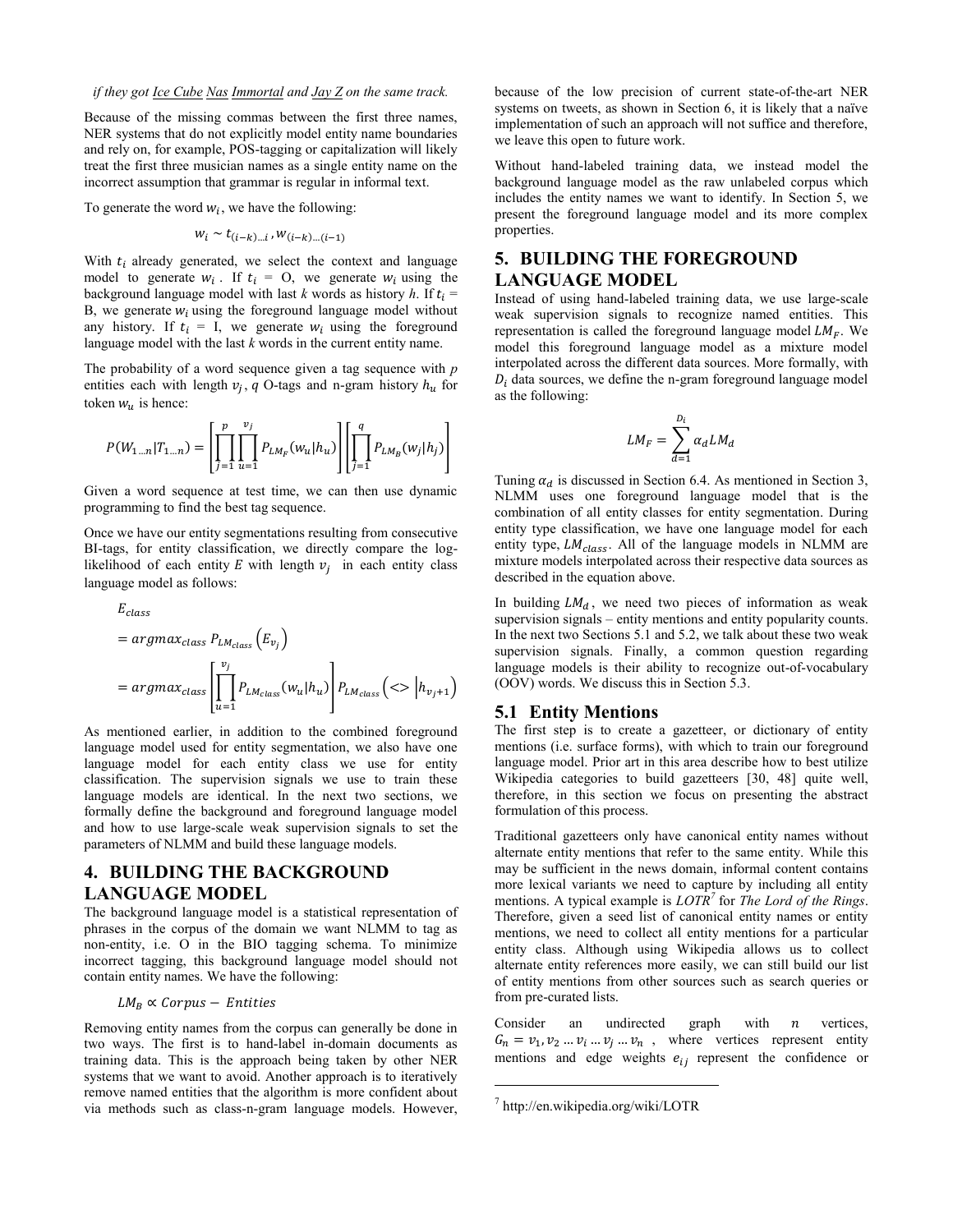probability two vertices  $v_i$ ,  $v_i$  belong to the same entity class. Entity mentions with  $k$  different meanings are represented as  $k$ independent vertices and share a non-zero edge weight if and only if they have a possibility of sharing the same entity class. The goal here is to iteratively propagate the edge weights to reach as many entity mentions for a given entity class.

In Section 6.4, we outline how we initialized the graph vertices and edges using Wikipedia as the data source. In the next section, we describe how to use entity popularity to bias entity mentions.

# **5.2 Entity Popularity**

The ideal source of popularity data is the counts of entities mentioned in the domain *corpus itself*. Unfortunately, this data does not exist so we estimate it with popularity data from other sources, i.e. Wikipedia page view counts, in the same way we estimate entity mentions with Wikipedia article titles and redirects as weak supervision signals for entity mentions on Twitter.

To improve the precision of our model, we normalize the popularity data by discounting entity mentions which have more alternate meanings. We call this the ambiguity factor. Because language model probabilities sum to one, the ambiguity factor allows us to more aggressively identify entity names that we are more confident by discounting ambiguous entity mentions. More formally, given an entity with popularity count  $(C_i)$  and *n* meanings of the same phrase we normalize  $C_i$  with the following:

$$
C_{j \, normalized} = C_j \times \frac{C_j}{\sum_{i=1}^{n} C_k}
$$

For unambiguous terms such as *Microsoft*, *n* = 1 leaving popularity count unchanged. As shown in Section 6, empirically we find that this normalization factor increases precision by 18% for ORGANIZATION and 12% overall.

## **5.3 Out-Of-Vocabulary**

Out-of-vocabulary (OOV) refers to a class of problems where entity mentions will never be identified, no matter how strong the context, because they do not exist in the foreground language model vocabulary. Assuming we have already used all data sources at our disposal, NLMM alleviates OOV by training both the foreground and background language model with the same joint vocabulary. We also assign a very small non-zero probability to tokens that are in neither the foreground or background vocabulary; this allows NLMM to look at the surrounding context. In Section 7, we identify a class-n-gram background language model as future work to further address this issue.

# **6. EVALUATION**

 $\overline{a}$ 

The motivation of our paper is to create a generalized NER system that can relatively easily learn new entity classes and adapt to recognize entities in different domains. Finding another NER system that does not require hand-labeled training data is challenging because recent work in NER has focused on using discriminative models to outperform baselines in formal text.

In this section, we compare our NLMM-based NER system with two state-of-the-art CRF-based systems. First, we evaluate the Stanford NER $<sup>8</sup>$  on Twitter using the models that came with the</sup> package without hand-labeling new Twitter messages to retrain the model. This is a fair baseline because no new hand-labeled training data is being used for NLMM and we therefore evaluate

the domain adaptability of the state-of-the-art NER systems. We expect our NLMM-based NER system to outperform Stanford NER due to the poor domain adaptability of discriminative models. We also compare our system with a CRF-based NER that is trained on Twitter messages, Ritter et al.'s NER<sup>9</sup>. This is not an entirely fair comparison because of the difference in amount of hand-labeled training data used so we expect Ritter et al.'s system to outperform our system.

# **6.1 Data Utilization**

In labeling our evaluation set, we follow the CoNLL 2003 annotation guidelines for PERSON, LOCATION and ORGANIZATION to hand-label 1300 randomly sampled English tweets across a few weeks with two-fold verification. Given the discrepancies we have seen in reported  $F_1$  scores, we contacted Ritter et al., and found that the sampling method makes a noticeable difference in NER performance.

We normalize all tweets to remove retweets (RT), @usernames and #hashtags as these are tokens that may easily confuse any of the NER systems but can also be easily recognized by simple regular expressions.

To train the foreground language model we use publicly available Wikipedia monthly dumps<sup>10</sup> (34GBs) to get page titles  $(11M)$ , redirects (5M) and category information (661K unique categories). Aside from the freshness and accessibility of Wikipedia dumps, we use category metadata to filter entity classes and redirects to alleviate lexical variation and alternate entity mentions. We also have access to 300GBs of Wikipedia page view counts <sup>11</sup> , representing one month's worth of page views information we use as popularity data. To train the background language model, we use 2 million tweets randomly sampled from one day <sup>12</sup> . We normalize language models by removing all capitalization and punctuation then build a trigram language model with Good-Turing smoothing with a shared vocabulary. Both foreground and background language models should be built and normalized the same way to maintain consistency.

# **6.2 Comparison to Stanford NER**

We compare our NER system with two current state-of-the-art CRF-based systems trained on large amounts of hand-labeled data, Stanford NER and Ritter et al. NER, both of which are publicly available. Both systems return entity types in addition to the above three annotated categories so we discard these labels without hurting precision or recall. We measure precision, recall and  $F_1$  score, which are widely used in evaluating NER systems.

Tables 1-4 show results of our NLMM based NER in comparison with Stanford NER trained on both CoNLL and MUC. We evaluate NLMM with only entity names as weak supervision signals (NLMM Title), with entity names and page view popularity (NLMM Title  $+ PV$ ) as well as with normalizing with the ambiguity factor (NLMM Title  $+ PV + Norm$ ).

We expected both CoNLL and MUC to have high precision and low recall because these corpora are news articles with formal capitalization and grammar causing the POS-tagger and nounphrase chunking features to trigger when tokens are capitalized.

<sup>8</sup> http://nlp.stanford.edu/software/CRF-NER.shtml

<sup>&</sup>lt;sup>9</sup> https://github.com/aritter/twitter\_nlp

<sup>10</sup> http://dumps.wikimedia.org/enwiki/

<sup>11</sup> http://dammit.lt/wikistats

<sup>&</sup>lt;sup>12</sup> On Oct. 17, 2011, Twitter reported 250 million tweets per day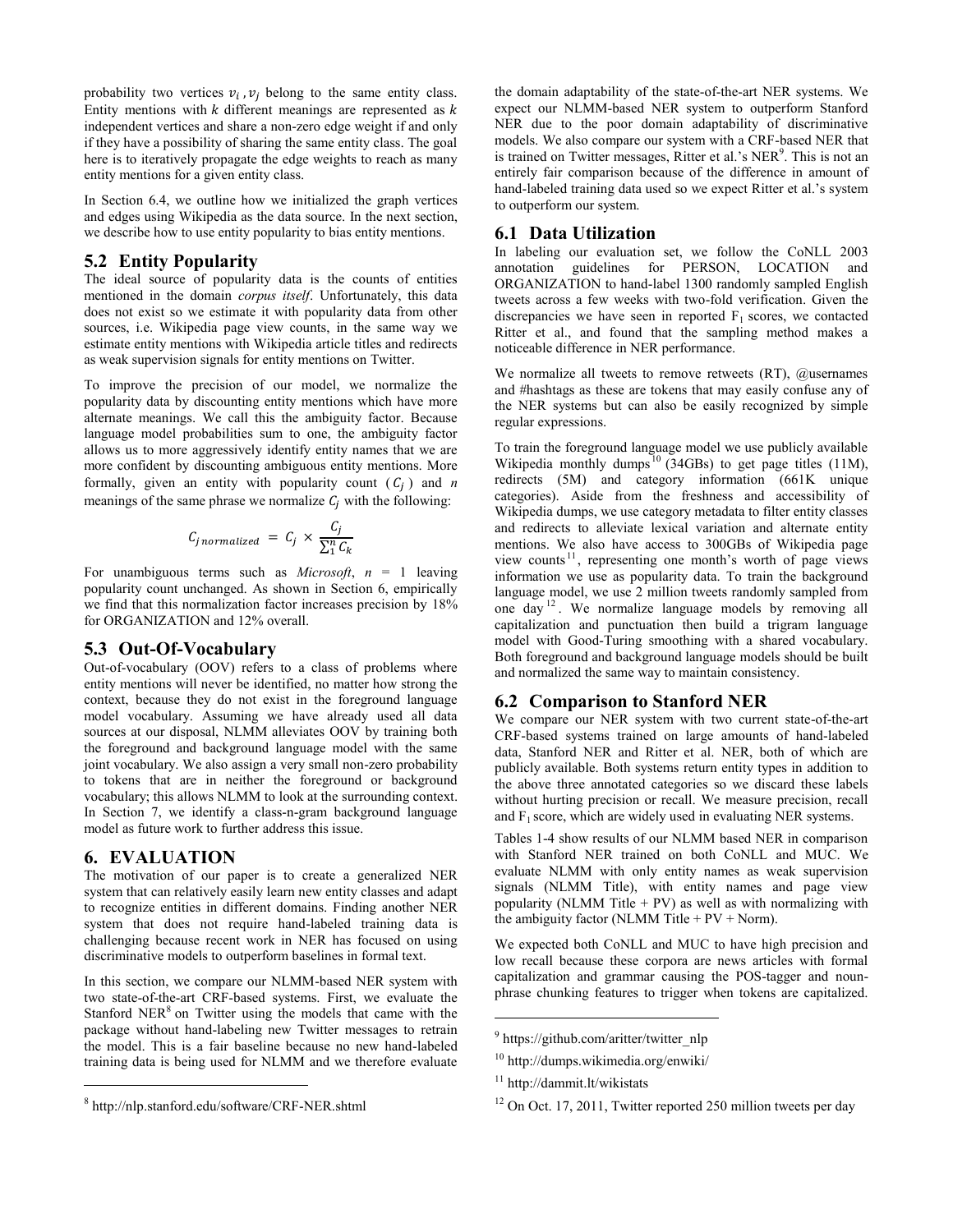This explains why precision for MUC is a lot higher than recall but we are unsure why the same is not true for CoNLL. In both Stanford NER models, ORGANIZATION has extremely low precision and recall. The reason this happens is because in news articles, when a capitalized noun phrase is detected but not found in the gazetteer used to train the model, this often means that the noun phrase is a new ORGANIZATION since new PERSON and LOCATION names are much less common. Hence, all the harder cases for which the discriminative model is not confident about are defaulting to the ORGANIZATION entity class making the other two entity classes score higher than they would otherwise.

As shown in the same tables, our NLMM based NER system outperforms both of Stanford NER's  $F_1$  scores by 23% and 12% for CoNLL and MUC respectively. In the ORGANIZATION entity class, we outperform  $F_1$  scores by a wide margin of 86% and 70% for CoNLL and MUC respectively. As we expected, without newly hand-labeled training data, existing NER systems using discriminative models adapt poorly to other domains.

**Table 1. NER on tweets results for PERSON**

|                            | Precision | Recall | $\mathbf{F}_1$ score |
|----------------------------|-----------|--------|----------------------|
| Stanford NER (CoNLL)       | 0.58      | 0.54   | 0.56                 |
| Stanford NER (MUC)         | 0.78      | 0.42   | 0.54                 |
| Ritter et al. NER          | 0.48      | 0.52   | 0.50                 |
| <b>NLMM</b> Title          | 0.40      | 0.34   | 0.37                 |
| $NLMM$ Title + PV          | 0.55      | 0.56   | 0.55                 |
| $NLMM$ Title + $PV$ + Norm | 0.59      | 0.57   | 0.58                 |

| Table 2. NER on tweets results for LOCATION |  |  |  |
|---------------------------------------------|--|--|--|
|---------------------------------------------|--|--|--|

|                            | Precision | Recall | $\mathbf{F}_1$ score |
|----------------------------|-----------|--------|----------------------|
| Stanford NER (CoNLL)       | 0.45      | 0.47   | 0.46                 |
| Stanford NER (MUC)         | 0.68      | 0.45   | 0.55                 |
| Ritter et al. NER          | 0.63      | 0.40   | 0.49                 |
| NLMM Title                 | 0.29      | 0.17   | 0.21                 |
| $NLMM$ Title + PV          | 0.53      | 0.43   | 0.47                 |
| $NLMM$ Title + $PV$ + Norm | 0.59      | 0.39   | 0.47                 |

**Table 3. NER on tweets results for ORGANIZATION**

|                            | <b>Precision</b> | Recall | $\mathbf{F}_1$ score |
|----------------------------|------------------|--------|----------------------|
| Stanford NER (CoNLL)       | 0.17             | 0.28   | 0.21                 |
| Stanford NER (MUC)         | 0.27             | 0.20   | 0.23                 |
| Ritter et al. NER          | 0.60             | 0.34   | 0.43                 |
| NLMM Title                 | 0.21             | 0.22   | 0.22                 |
| $NLMM$ Title + PV          | 0.33             | 0.39   | 0.36                 |
| $NLMM$ Title + $PV$ + Norm | 0.39             | 0.39   | 0.39                 |

**Table 4. Overall NER on tweets results**

|                             | <b>Precision</b> | Recall | $\mathbf{F}_1$ score |
|-----------------------------|------------------|--------|----------------------|
| Stanford NER (CoNLL)        | 0.35             | 0.43   | 0.39                 |
| Stanford NER (MUC)          | 0.54             | 0.35   | 0.43                 |
| Ritter et al. NER           | 0.62             | 0.42   | 0.50                 |
| NLMM Title                  | 0.30             | 0.25   | 0.27                 |
| $NLMM$ Title + PV           | 0.46             | 0.46   | 0.46                 |
| $NI.MM$ Title + $PV + Norm$ | 0.51             | 0.45   | 0.48                 |

#### **6.3 Comparison to Ritter et al. NER**

Ritter et al. [47] use over 350k tokens of labeled news and Twitter data representing thousands of hand-labeled tweets to rebuild all the components of a pipeline NER system including a part-ofspeech (POS) tagger, noun-phrase chunking, capitalization classifier and named entity segmentation. Tables 1-4 also show results of Ritter et al.'s NER system in comparison to ours. Similar to Stanford NER, we expect to see a higher precision than recall and in fact, this is what we observed.

Ritter et al.'s NER performs worse than Stanford NER for both PERSON and LOCATION entity classes, however, does very well in ORGANIZATION. This is likely because the hand-labeled Twitter data is helping the discriminative model identify what organizations entities are as opposed to default assigning the ORGANIZATION class for unknown noun phrases based on capitalization and POS-tagging. This therefore, means that some of the more difficult terms in tweets are also assigned to PERSON and LOCATION, hence we see a performance degrade for both these categories compared to the Stanford NER.

Even with all the additional hand-labeled tweets, Ritter et al.'s NER system outperforms our system only by a slight margin. Another surprise is that Ritter et al.'s system took significantly longer to analyze 1300 tweets from the test set. Our NLMM-based NER system takes less than two minutes to analyze the same messages. The  $F_1$  score we measure, 0.50, is lower than Ritter et al.'s reported score of 0.59. We contacted Ritter and found that they sampled the Twitter API with temporal keywords<sup>13</sup> and used this corpus for their training and test set. We suspect that these correctly spelled temporal keywords may have biased the data towards more formal and regular text.

In comparison, our model is able to tag these messages correctly where CRF-based hand-labeled NER systems such as both the Stanford NER and Ritter et al.'s NER have difficulty:

*you youngins' just can't define it with gucci mane and souja boy!*

*Via Waiting in line for Sharon jones, broken bells and spoon.*

*if they got Ice Cube Nas Immortal and Jay Z on the same track.*

Even with a significant effort of hand-labeled training data, it is unclear that the current state-of-the-art CRF-based NER systems can consistently outperform our NLMM-based NER system. More important is the difficulty in hand-labeling new training data for each new domain and entity class therefore, making it difficult to adapt. On the other hand, Twitter is only one of the many domains

<sup>13</sup> Such as *today*, *yesterday*, *January*, *Sunday*…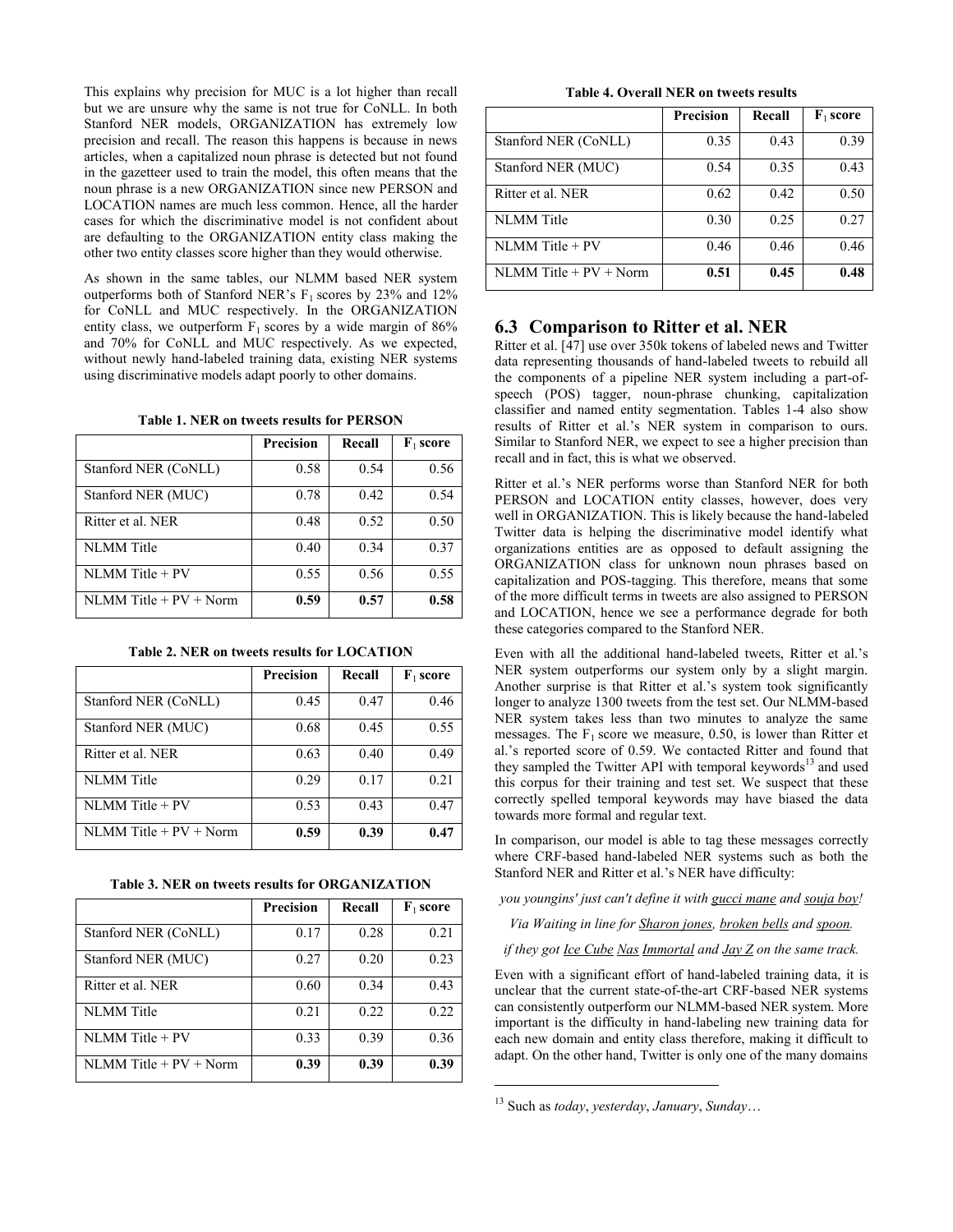of informal content our NLMM-based NER system can be easily trained for. It is also easy for NLMM to recognize entities at a more granular level such as *politicians, artists, musicians* all of which would require hand-labeled training data in CRF-based NER systems to be re-labeled. In Section 6.6, we demonstrate the flexibility of our NLMM-based NER system by adapting our NER system to recognize food dishes from restaurant reviews.

# **6.4 Details of the Foreground Language Model**

In Section 3, we present the first-order NLMM which uses bigram language models to simplify the formulation. Experimentally, we use and evaluate the second-order NLMM with trigram foreground and background language models. In general, higher order NLMMs will result in sparsity and will likely only benefit systems with larger training corpus.

For weak supervision signals, we obtain entity mentions from Wikipedia by starting off with a bag of words for each entity  $type<sup>14</sup>$  generated from the CONLL annotation guidelines. We then find all categories in Wikipedia where the category name contains one or more of these words. Once we have this seed list of categories, we initialize the undirected graph, as outlined in Section 5.1, with Wikipedia page titles as vertices and set the edge weight between vertices to 1 if the two vertices share one or more seed categories and 0 otherwise. We also set edge weights between vertices for Wikipedia page redirects if the destination page contains at least one seed category. To improve accuracy and coverage, we can use advanced graph propagation and regularization techniques such as ones used to analyze search query-click behaviors [25,28,36]. However, not all data sources have this structure that allows for an iterative propagation and therefore, we chose to evaluate our model at iteration zero to serve as a baseline. Finally, we apply Wikipedia page view counts as weak supervision signal for popularity as described in Section 5.2.

As presented in Section 5, the foreground language model is a linear interpolation of all data sources with interpolation parameters  $\alpha_d$ . We recommend tuning these parameters with a small set of hand-labeled data, 10 tweets for example, via standard algorithms such as gradient descent especially when using multiple data sources. There are also more advanced techniques of representing this mixture of language models [26, 31]. However, because we primarily only use Wikipedia as the data source and wanted to simplify our presentation, we tried a few values {1, 10, 100, 1000} for  $\alpha_d$  and eyeballed the results on 10 tweets.

The most important parameter and one that we do tune is the transition probability  $\theta$  as described in Section 3. We use 10 hand-labeled tweets to run NLMM with  $\theta = \{0.1, 0.2, ... 0.9\}$  and chose the best performing parameter. In Section 7, we talk about using Expectation Maximization (EM) to tune transition probabilities conditioned on the n-gram history context via classn-gram language models.

# **6.5 Varying Background Language Model**

The most important aspect in training the background language model is the corpus size. This corpus needs to be large enough to

l



**Figure 3. Effect of varying corpus size of background LM on F<sup>1</sup> score**

be statistically representative of messages in the domain we want to analyze but beyond that yields diminishing returns. Exact corpus size should vary with domain but in Figure 3 we show the impact on  $F_1$  score for corpus size (# tweets) of 1k, 3k, 10k, 30k, 100k, 300k, 1M and 2M. Notice that we start seeing diminished returns after 100k tweets and after 1M the gain is no longer statistically significant. It would be interesting to measure whether perplexity of the background language model is indicative of the marginal gain in increasing the corpus size. However, training language models efficiently is a well-understood problem [7,19,27,44] and a corpus of 2M tweets (24M tokens) and 2M restaurant reviews (28M tokens) take only 15 minutes on a single machine with little optimization so we leave investigations to future work.

## **6.6 Learning a new Entity Class and Domain**

Because our approach has not used any domain specific features, a natural question is to ask whether we can apply the same method to other domains. The ability to easily adapt to another domain and learn a new entity class is the main advantage of our NLMMbased NER system. In this section, we train different foreground and background language models while using the same NLMM as we did with NER on twitter to not only a completely different domain, restaurant reviews, (*domain adaptation* [17]) but also an entirely different entity class recognition task, FOOD, (*multi-task learning* [9]).

For recognizing food dishes in restaurant reviews we define the FOOD entity class broadly as including food, drinks and other edible things. To evaluate our food dishes NER we hand-label 200 reviews from the Yelp and Citysearch review corpus. We use 2M unlabeled restaurant reviews to build our background language mode. For the foreground language model, we provide insight into how different data sources perform for this recognition task.

Table 5 shows precision, recall, and  $F_1$  score for NLMM when trained to recognize food dishes in restaurant reviews. The goal here is to show that domain adaptation and learning new entity classes is effortless compared to CRF-based or other methods that require a large amount of hand-labeled data. To provide insight into how different data sources perform for a given recognition task, we try three data sources: menu items crawled from

<sup>&</sup>lt;sup>14</sup> PERSON = {alumni, people, births, artists},

 $LOCALION = \{countries, landmarks, capitals, states, cities\},\$ 

ORGANIZATION = {companies, organizations, universities, bands, groups, magazines, institutions, teams, newspapers}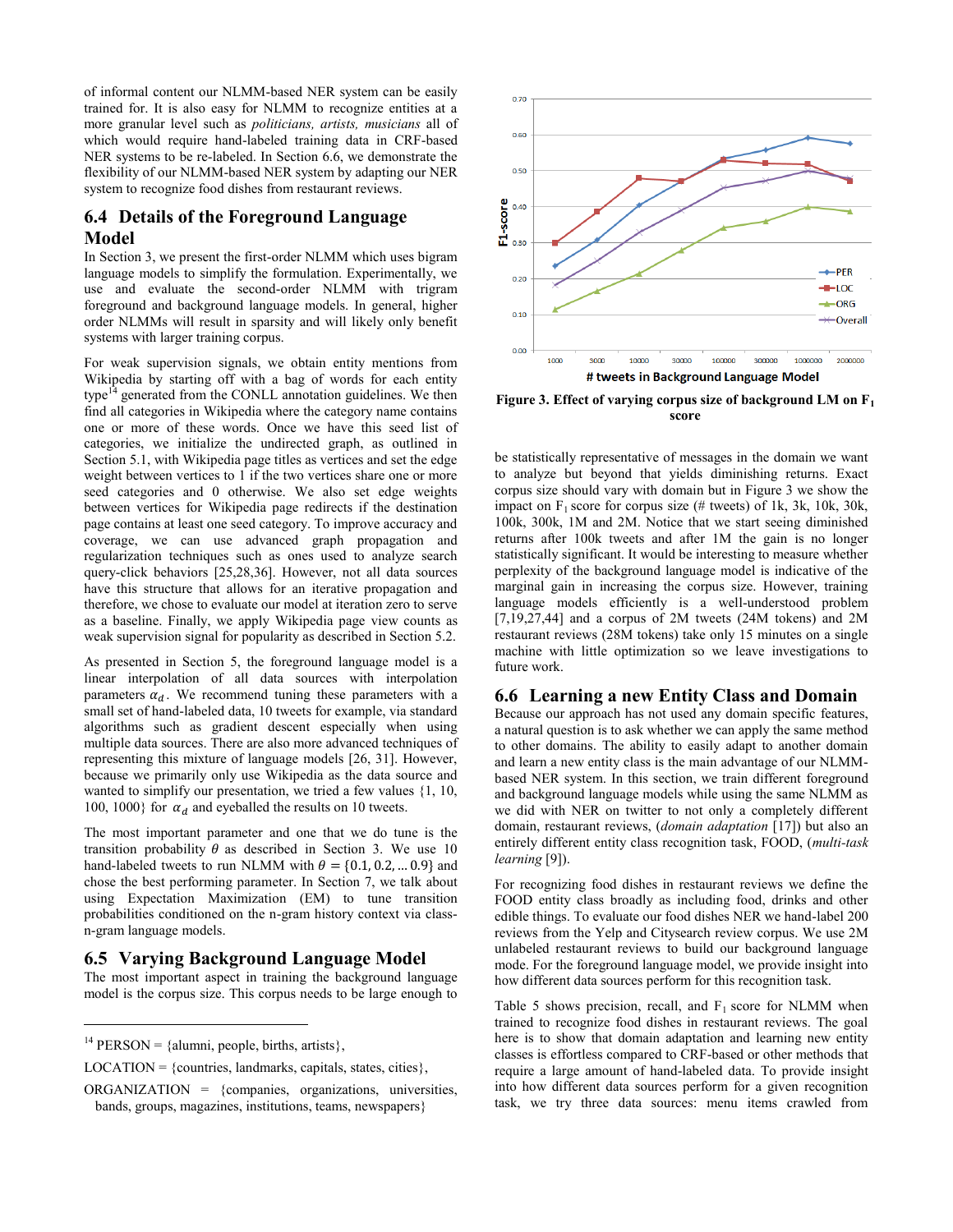restaurant web sites (MI) with numbers designating cut-off frequency, query-URL-click logs from Bing (Query), and Wikipedia article titles from the same way we extract article titles for NER on tweets except with food categories (Wiki). For popularity data we use Wikipedia page view counts, query click counts, and menu item counts each with  $\alpha_d = 1$ . Tables 1-4 already evaluate the effects of entity popularity (page view counts, PV) and normalizing ambiguity factor so in Table 5 we focus on presenting effects of different data sources. All NLMM performances in Table 5 use entity name, entity popularity and normalization (Title +  $PV + Norm$ ).

|                          | <b>Precision</b> | Recall | $F_1$ score |
|--------------------------|------------------|--------|-------------|
| Lookup $(MI-10)^{15}$    | 0.00             | 0.02   | 0.01        |
| Lookup (MI-100)          | 0.27             | 0.27   | 0.27        |
| Lookup (MI-1000)         | 0.25             | 0.07   | 0.11        |
| Lookup (Wiki $+$ MI-100) | 0.10             | 0.37   | 0.16        |
| $NLMM (Query + MI-100)$  | 0.41             | 0.26   | 0.32        |
| NLMM (Wiki)              | 0.58             | 0.48   | 0.53        |
| $NLMM (Wiki + MI-100)$   | 0.58             | 0.64   | 0.61        |

**Table 5. Food dishes recognition on Yelp & Citysearch reviews**

As baselines, we present four dictionary lookups each with a different list of food dishes. The entire menu items dataset has 980k unique menu items. Lookup (MI-10) represents items in this menu item corpus that have at least 10 occurrences (39k items) while Lookup (MI-1000) represents items in this menu item corpus that have at least 1000 occurrences (295 items). As shown from the Lookup baselines, the menu item dataset is extremely low quality.

We also try generating food dish names from queries issued to Bing resulting in a 19% improvement in  $F_1$  score over the baseline. Our best performing model combines Wikipedia data with menu items improving  $F_1$  score by 126% over the best dictionary lookup baseline. To verify that we did not just create a high quality gazetteer, we take the same corpus used to train our best performing foreground language model and use that in a dictionary lookup, Lookup (Wiki  $+$  MI-100). We find that this gazetteer is actually very dirty with a precision as low as 0.10 further reinforcing that our NLMM is working as intended.

In this section, we show that NLMM can easily adapt to learn a new entity class, FOOD, and adapt to another domain, restaurant reviews, with no hand-labeled training data. This level of adaptability in an NER system is a novel contribution that even state-of-the-art systems such as Stanford NER and Ritter et al.'s NER system cannot match.

## **7. FUTURE WORK**

 $\overline{a}$ 

Echoed by many others working on NER and even more so for tweets [37,38,47], due to the wide range of entity types, entity mentions, and lexical variations, having a high-quality large dataset is extremely important as observed by Ratinov and Roth [46] and others [14,30,48]. Aspects of Wikipedia we have not yet

taken full advantage of include disambiguation pages, link text as alternate surface forms [15], category hierarchies, lists and tables. In addition to Wikipedia, Freebase [47], Wordnet [39, 48], and other domain-specific data sources such as  $IMDB<sup>16</sup>$  for movies and CrunchBase <sup>17</sup> for startups are all interesting datasets to consider. Once there are more data sources, learning the interpolation parameters for the mixture model will also need to be considered.

Even without improving our gazetteers there are a lot of improvements we can explore in how we train our language models. In the current method, we use a single probability to model the transition likelihood from the background language model to an entity mention, or foreground language model. This is clearly an over-simplification because the transition likelihood should depend on the context. The likelihood of ga*me* referring to the rapper in *listening to [game]* should be much higher than *playing a [game]*. We can model this context dependent transition probability further by using a class-based n-gram model [8] for the background language model. Furthermore, in light of recent work to efficiently train complex language models such as maximum entropy language models (MELM) and neural network language models (NNLM) [41,51], an interesting area of future work would be to evaluate whether MELM, NNLM or combinations of such will yield a better performance [40] with our NLMM.

As we move away from formal text and consider informal content, normalization of lexical variations, whether misspelled or not, becomes increasingly important especially as users move towards using smartphones to author their content<sup>18</sup>. We can adapt language modeling techniques from well-studied domains such as query spelling correction [10,16,18,23,34], to help NLMM recognize entities such as *jstin beeberz* which are missing from current gazetteers.

Training our NER system to recognize more entity types such as products, movies and songs will not only increase the overall utility of this system, but also increase the quality of results in existing entity types. Although segmentation algorithms that consider punctuation and capitalization may help in the *I Love You Phillip Morris* example, a foreground language model for movies would also help the system understand that this is actually a movie and therefore, not label *Philip Morris* as a person.

Last but not the least, we would like to explore non-local dependencies not currently captured by NLMM. Cucerzan [15] uses Wikipedia links and disambiguation pages to disambiguate entities. In social media due to the brevity of messages, we would need to consider non-entity tokens as well to help in classification and disambiguation of identified entities.

# **8. CONCLUSION**

Our motivation to build a generalized NER for any domain and entity class is showing promising results. In this paper, we propose a novel generative model that combines ideas from HMM and n-gram language models we call N-gram Language Markov Model (NLMM). NLMM allows us to explicitly model entity name boundaries and use weak supervision signals to replace

l

<sup>&</sup>lt;sup>15</sup> Menu items crawled from the web with at least 10 occurrences

<sup>16</sup> http://www.imdb.com/interfaces

<sup>17</sup> http://www.crunchbase.com/help/api

 $18 \text{ http://allthingsd.com/20110927/nearlv-half-of-tweets-originate-}$ from-mobile-says-twitter-engineering-head/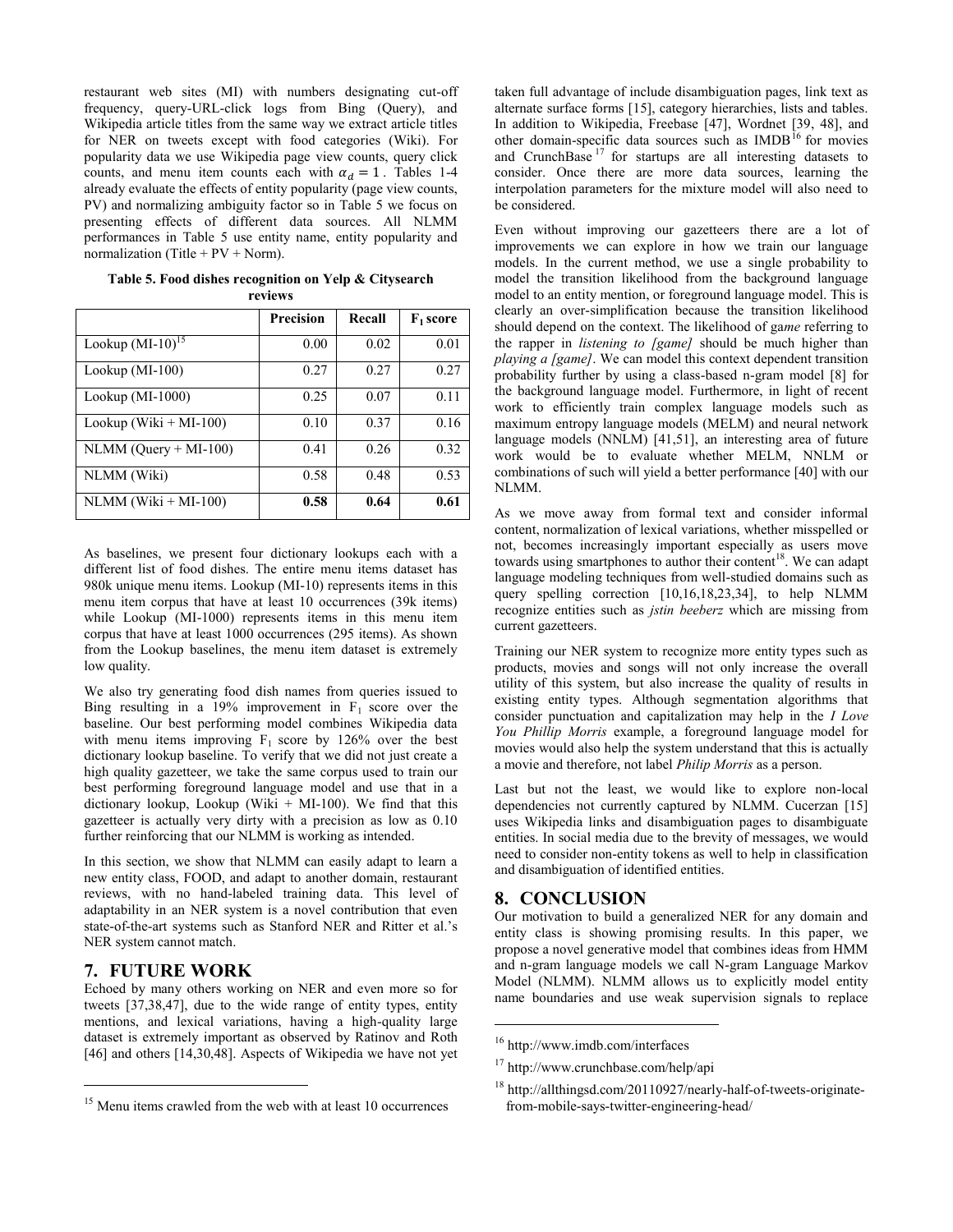hand-labeled training data. We outperform domain adaptability of Stanford NER trained on news data and match Ritter et al.'s NER system trained on a large amount of hand-labeled tweets. We also demonstrate that our NLMM-based NER system can easily adapt from recognizing person, location, and organization in tweets to identifying food dishes in restaurant reviews.

We hope that this paper will inspire the NER research community to consider taking steps towards building a generalized NER without using hand-labeled training data. Demonstrating the use of existing non-domain-specific data sources and minimal amounts of hand-labeled data to build NER for arbitrary domains has opened the door to a new avenue of research into generalized NER that promises to have significant practical impact on information extraction and web search for informal content.

#### **9. REFERENCES**

- [1] Harshavardhan Achrekar, Avinash Gandhe, Ross Lazarus, Ssu-Hsin Yu, and Benyuan Liu. 2011. Predicting flu trends using Twitter data. In CCW IEEE, pages 702-707.
- [2] Andrew Arnold, Ramesh Nallapati, and William W. Cohen. 2008. Exploiting feature hierarchy for transfer learning in named entity recognition. In ACL, pages 245-253.
- [3] Sitaram Asur and Bernardo A. Huberman. 2010.Predicting the future with social media. In WIIAT, pages 492-499.
- [4] Daniel M. Bikel, Richard Schwartz and Ralph M. Weischedel. 1999. An algorithm that learns what's in a name. Machine Learning Journal Special Issue on Natural Language Learning.
- [5] John Blitzer, Ryan Mcdonald, and Fernando Pereira. 2006. Domain adaptation with structural correspondence learning. In EMNLP, pages 120-128.
- [6] Johan Bollen, Huina Mao, and Xiao-Jun Zeng. 2011. Twitter mood predicts the stock market. In Journal of Computational Science 2(1), pages 1-8.
- [7] Thorsten Brants, Ashok C. Popat, Peng Xu, Franz J. Och, and Jeffrey Dean. 2007. Large language models in machine translation. In EMNLP, pages 858-867.
- [8] Peter F. Brown, Peter V. deSouza, Robert L. Mercer, Vincent J. Della Pietra, and Jenifer C. Lai. 1992. Class-based n-gram models of natural language. In ACL.
- [9] Rich Caruana. 1997. Multitask learning. In Machine Learning Vol. 28 No. 1, pages 41–75.
- [10] Qing Chen, Mu Li, and Ming Zho. 2007. Improving query spelling correction using web search results. In EMNLP, pages 181-189.
- [11] Laura Chiticariu, Rajasekar Krishnamurthy, Yunyao Li, Frederick Reiss, and Shivakumar Vaithyanathan. 2010. Domain adaptation of rule-based annotators for named-entity recognition tasks. In EMNLP, pages 1002–1012.
- [12] Massimiliano Ciaramita and Yasemin Altun. 2005. Namedentity recognition in novel domains with external lexical knowledge. In Advances in Structured Learning for Text and Speech Processing Workshop.
- [13] Massimiliano Ciaramit and Olivier Chapelle. 2010. Adaptive parameters for entity recognition with perceptron HMMs. In DANLP, pages 1-7.
- [14] William W. Cohen and Sunita Sarawagi. 2004. Exploiting dictionaries in named entity extraction: Combining semimarkov extraction processes and data integration methods. In KDD.
- [15] Silviu Cucerzan. 2007. Large-scale named entity disambiguation based on Wikipedia data. In EMNLP, pages 708-716.
- [16] Silviu Cucerzan and Eric Brill. 2004. Spelling correction as an iterative process that exploits the collective knowledge of web users. In EMNLP, pages 293-300.
- [17] Hal Daume III and Daniel Marcu. 2006. Domain adaptation for statistical classifiers. In Journal of Artificial Intelligence Research 26, pages 101-126.
- [18] Huizhong Duan and Bo-June (Paul) Hsu. 2011. Online Spelling Correction for Query Completion. In WWW, pages 117-126.
- [19] Marcello Federico and Mauro Cettolo. 2007. Efficient handling of n-gram language models for statistical machine translation. In Workshop on Statistical Machine Translation, pages 88-95.
- [20] Tim Finin, Will Murnane, Anand Karandikar, Nicholas Keller, Justin Martineau, and Mark Dredze. 2010. Annotating named entities in Twitter data with crowdsourcing. In Proceedings of the NAACL Workshop on Creating Speech and Text Language Data With Amazon's Mechanical Turk. Association for Computational Linguistics, June.
- [21] Jenny Rose Finkel, Trond Grenager, and Christopher Manning. 2005. Incorporating non-local information into information extraction systems by Gibbs sampling. In ACL, pages 363-370.
- [22] Radu Florian, Hany Hassan, Abraham Ittycheriah, Hongyan Jing, Nanda Kambhatla, Xiaoqiang Luo, Nicolas Nicolov, and Salim Roukos. 2004. A statistical model for multilingual entity detection and tracking. In NAACL-HLT, pages 1-8.
- [23] Jianfeng Gao, Xiaolong Li, Daniel Micol, Chris Quirk, and Xu Sun. 2010. A large scale ranker-based system for search query spelling correction. In COLING, pages 358-366.
- [24] Honglei Guo, Huijia Zhu, Zhili Guo, Xiaoxun Zhang, Xian Wu and Zhong Su. 2009. Domain Adaptation with Latent Semantic Association for Named Entity Recognition. In NAACL-HLT, pages 281-289.
- [25] Xiaofei He and Pradhuman Jhala. Regularized query classification using search click information. Pattern Recognition, 41(7):2283–2288, 2008.
- [26] Bo-June (Paul) Hsu. 2007. Generalized linear interpolation of language models. In ASRU.
- [27] Bo-June (Paul) Hsu and James Glass. 2008. Iterative language model estimation: Efficient data structure & algorithms. In Proc. Interspeech.
- [28] Ming Ji, Jun Yan, Siyu Gu, Jiawei Han, Xiaofei He, Wei Vivian Zhang, and Zheng Chen. Learning search tasks in queries and web pages via graph regularization. In SIGIR, pages 55–64, 2011.